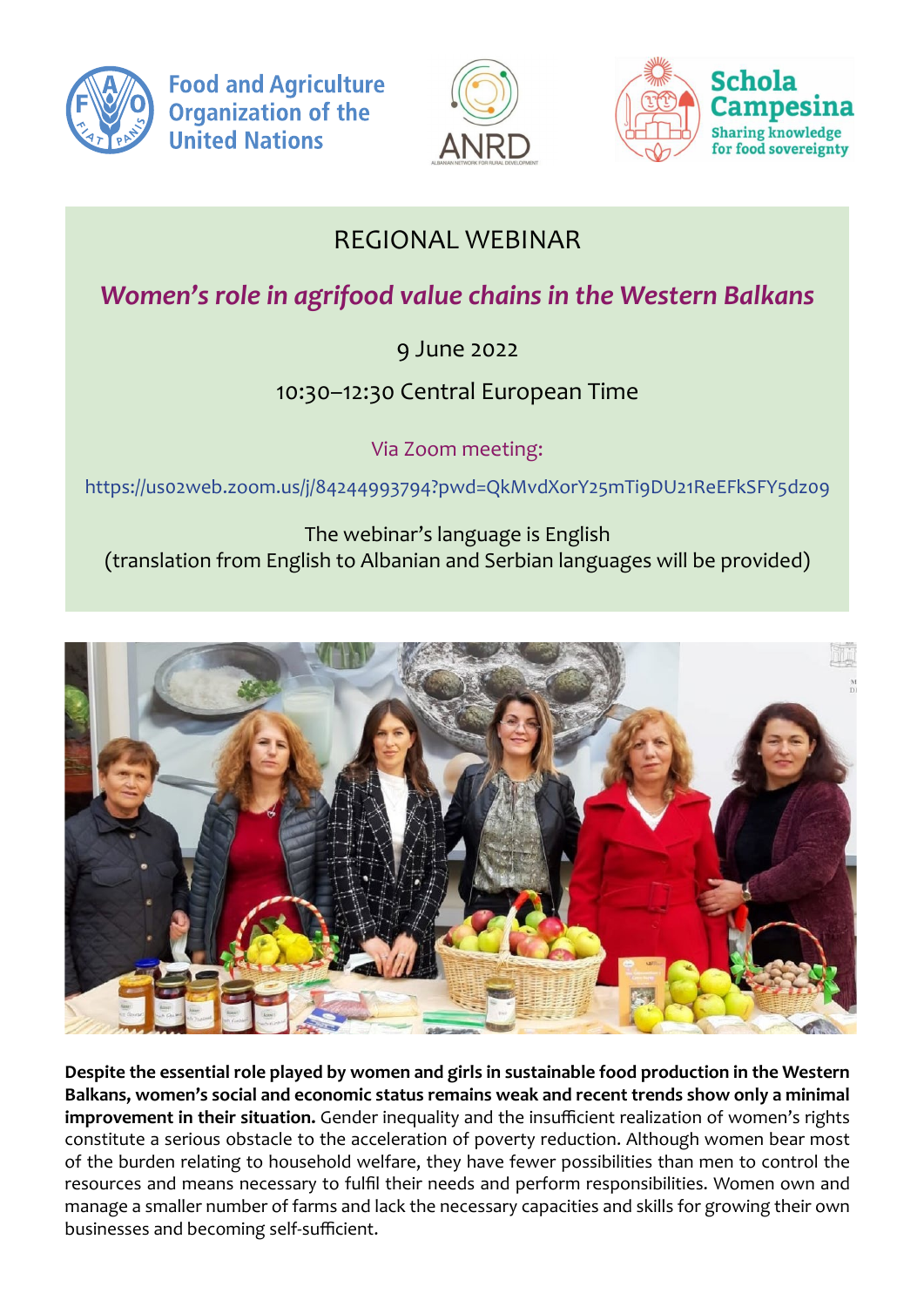

**Food and Agriculture Organization of the United Nations** 





**Nevertheless, rural women play an active role in producing food for local markets, sustaining local biodiversity and traditional foods.** Across the Western Balkans, women are key promoters of agroecology and evidence from across the region demonstrates that women and girls are vital for agricultural and rural development. However, their contribution remains largely invisible and not fully recognized. The adoption of gender responsive approaches in agri-food value chains is at the core of sustainable and inclusive food systems. These approaches can strengthen the supplier base, reduce post-harvest losses, improve trust along the chain, develop linkages and stimulate new opportunities, contribute to resilience, and enable biodiversity based production and the consumption of nutritious, safe and secure food. Sustainable agri-food value chain development initiatives that recognize rural women's role and address their potential contribution also enhance women's agency in economic activities, and thus are essential for women's economic empowerment.

Within this context, the regional webinar will focus on promising practices of women's economic within this context, the regional webman will focus on promising practices or women's economic<br>empowerment in the Western Balkans through gender-sensitive value chain development for sustainable agri-food systems. It will also serve to foster discussion about the role of regional and national networks in promoting gender equality and agroecology for sustainable and inclusive food<br>systems systems.

The presentations will focus on:

- ♦ the implementation of agroecological practices in family farms;
- ♦ the empowerment of women through social entrepreneurship;
- $\blacklozenge$  the role of rural women as resilient and biodiversity-based producers of secure, nutritious, healthy and safe food; and
- positive shifts in the productivity status of the women-led agribusiness sector through the contribution of grassroots civil society organizations.

**Target audience:** Agri-food producers' groups and associations, civil society organizations engaged in sustainable agriculture, agroecology, rural development and women's empowerment, farmers' associations from the Balkans and Central Asia, international partners, representatives from academia and other interested organizations and stakeholders.

**About the initiative:** FAO and Schola Campesina Aps are hosting four subregional webinars to discuss promising gender-responsive practices for sustainable and inclusive agrifood systems in Central Asia, Eastern Europe, South Caucasus and Turkey, and the Western Balkans in 2022. This webinar is the second one of this series.

**National Rural Development Networks (NRDNs):** The family of NRDNs in the six Western Balkan countries represents genuine civil society initiatives created from the 'bottom-up' over the last decade in the domain of agriculture and rural development, with a total membership of 200 grassroots CSOs across the region. The Balkan Rural Development Network was established to address the NRDNs' need for a joint regional platform to regularly exchange information, experience and knowledge, network and cooperate together in order to increase effectiveness in working with constituents at the national level.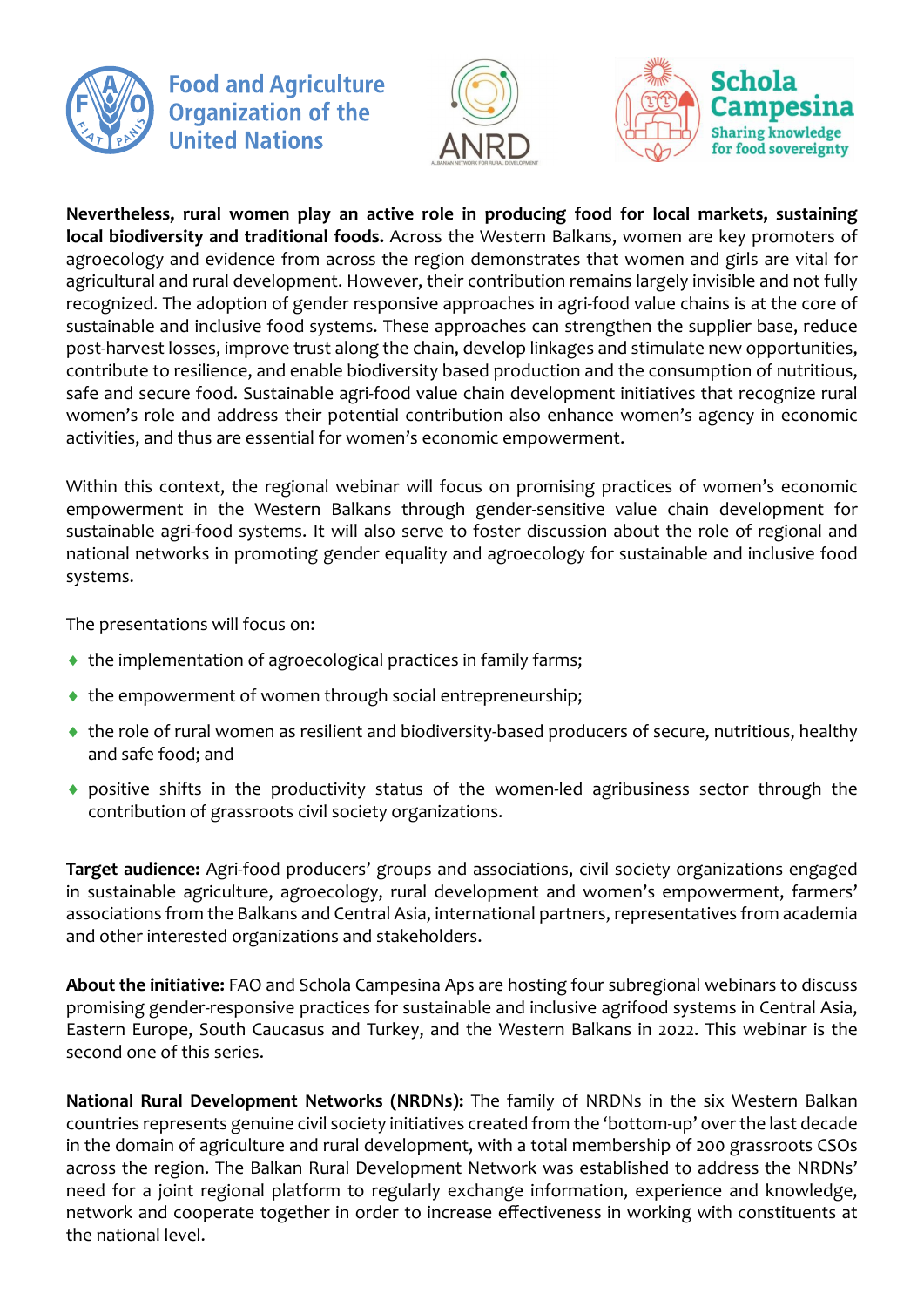

**Food and Agriculture Organization of the United Nations** 





## **AGENDA**

## REGIONAL WEBINAR

## *Women's role in agrifood value chains in the Western Balkans*

9 June 2022

10:30–12:30 Central European Time

Via Zoom meeting:

https://uso2web.zoom.us/j/84244993794?pwd=QkMvdXorY25mTi9DU21ReEFkSFY5dzo9

The webinar's language is English (translation from English to Albanian and Serbian languages will be provided) преодолении кризисных ситуаций от ОФ «Агентство Инициатив

| 10:20                                                                    | Open link for registration on Zoom                                                                                                                                                                                                                     |
|--------------------------------------------------------------------------|--------------------------------------------------------------------------------------------------------------------------------------------------------------------------------------------------------------------------------------------------------|
| 10:30-10:40                                                              | Welcome and opening remarks<br>Representative of Albanian Network for Rural Network<br>Representative of Schola Campesina                                                                                                                              |
| $10:40 - 11:00$                                                          | Evidence on gender based inequalities and their importance for sustainable and<br>inclusive agri-food systems<br>Anna Jenderedjian, Gender and Social Protection Specialist, FAO Regional Office<br>for Europe and Central Asia                        |
|                                                                          | SDG indicators: tracking information on the situation of women's rights on land<br>ownership and control<br>Giorgi Kvinikadze, Statistician, FAO Statistician, FAO Regional Office for Europe<br>and Central Asia                                      |
|                                                                          | Presentations of experiences on women's economic empowerment through gender-sensitive<br>agri-food value chains development in the Western Balkans                                                                                                     |
| 11:00-11:50<br>Each<br>presentation<br>will be<br>8 minutes in<br>length | Implementation of agro-ecological practices in family farms in Zadrima, Albania<br>Rozeta Gradeci, COSPE organization, Albania                                                                                                                         |
|                                                                          | Enabling rural women's economic empowerment in North Macedonia: the first<br>government measure for direct support of women in rural areas and the first<br>women rural e-market<br>Liljana Jonoski, organization The Rural Coalition, North Macedonia |